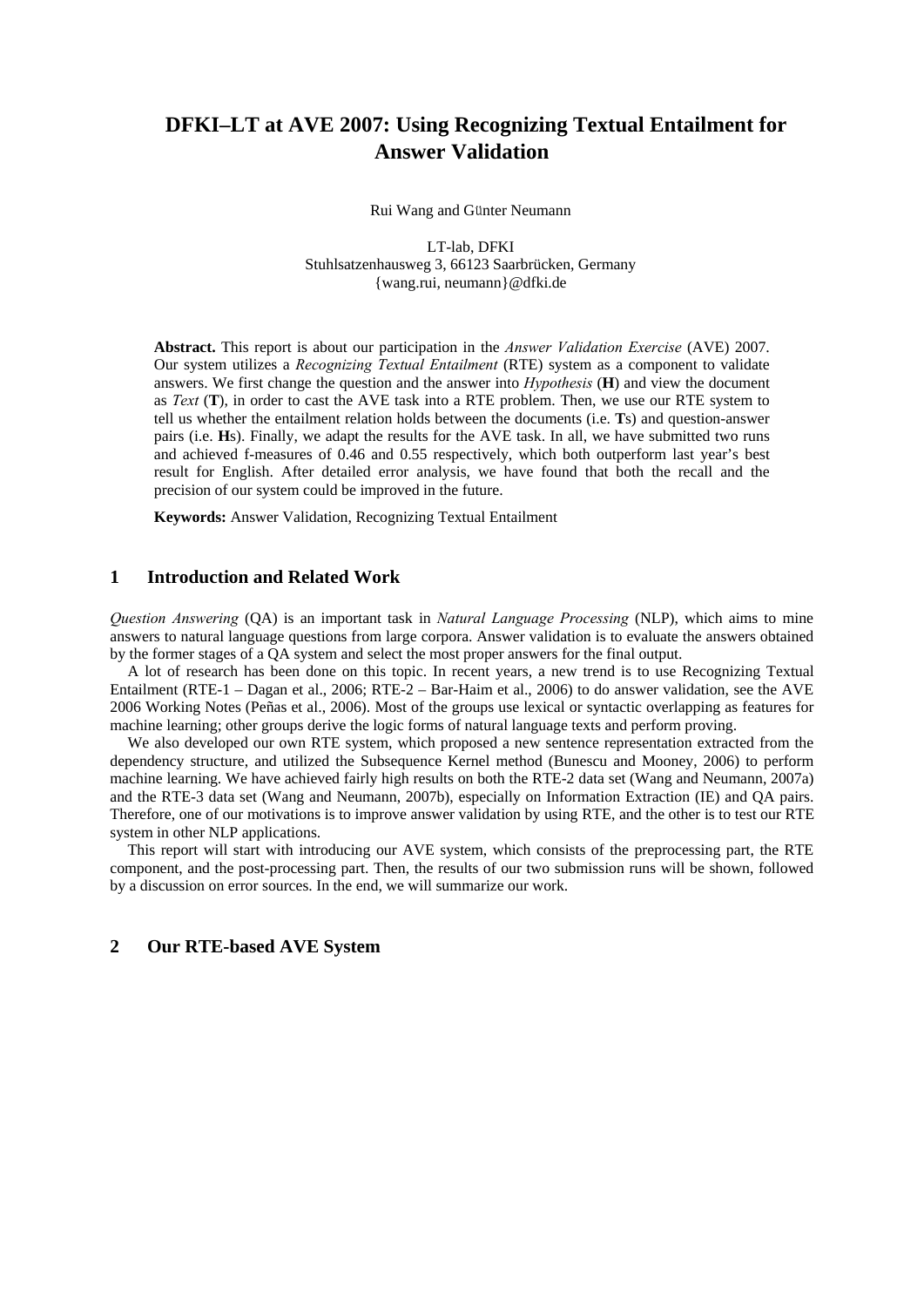

**Figure 1 Architecture of our AVE system** 

Our AVE system uses our RTE system (*Tera* – Textual Entailment Recognition for Application) as a core component, and includes preprocessing and post-processing modules. The preprocessing module mainly adapts questions, their corresponding answers, and supporting documents into *Text*(**T**)-*Hypothesis*(**H**) pairs, assisted by some manually designed patterns. The post-processing module (i.e. the Answer Validation in Figure 1) will validate each answer and select a most proper one based on the output of the RTE system. We will see the details of each component in the coming sections.

#### **2.1 Preprocessing**

…

The given input of the AVE task is a list of questions, their corresponding answers and the documents containing these answers. Usually, we need to validate several answers for each question. For instance, the question is,

*In which country was Edouard Balladur born?* (id=178)1

The QA system gives out several candidate answers to this question, as follows,

*Frances* (id=178\_1) *12% jobless rate* (id=178\_3) *7* (id=178\_5) *…*

Each answer will have one supporting document where the answer comes from, like this,

*Paris, Wednesday CONSERVATIVE Prime Minister Edouard Balladur, defeated in France's presidential election, resigned today clearing the way for President-elect Jacques Chirac to form his own new government. Balladur's move was a formality since outgoing President Francois Mitterrand hands over power next week to Chirac, the conservative Paris mayor who won last Sunday's run-off election... (parts)* (id=178\_1)

The assumption here is that *if the answer is relevant to the question, the document which contains the answer should entail the statement derived by combining the question and the answer*. This section will mainly focus on the combination of the question and the answer and in the next sections the RTE system and how to deal with the output of the system will be described.

In order to combine the question and the answer into a statement, we need some language patterns. Normally, we have different types of questions, such as *Who*-questions asking about persons, *What*-questions asking about definitions, etc. Therefore, we manually construct some language patterns for the input questions. For the example given above ( $id=178$ ), we will apply the following pattern,

*Edouard Balladur was born in* <Answer>*.* (id=178)

Consequently, we substitute the "<Answer>" by each candidate answer to form **H**s – hypotheses. Since the supporting documents are naturally the **T**s – texts, the **T**-**H** pairs are built up accordingly,

*Id*: *178\_1* 

*Entailment*: *Unknown*

*Text*: *Paris, Wednesday CONSERVATIVE Prime Minister Edouard Balladur, defeated in France's presidential election, resigned today clearing the way for President-elect Jacques Chirac to form his own new government… (parts)*

<sup>&</sup>lt;sup>1</sup> All the examples in this report come from AVE 2007 test data, i.e. "AVE2007-annotated-test-EN.xml".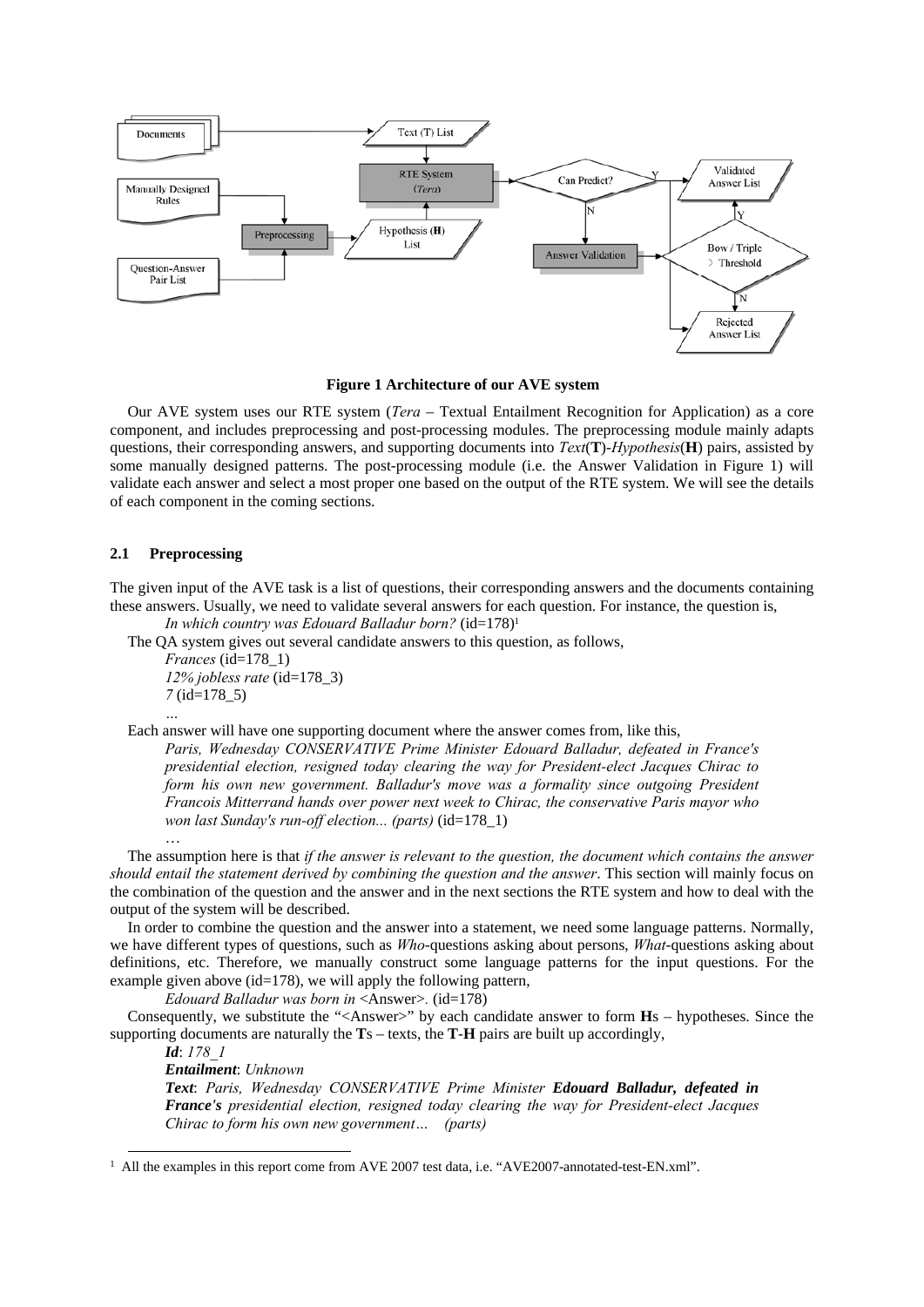*Hypothesis*: *Edouard Balladur was born in Frances.* These **T**-**H** pairs can be the input for any the generic RTE system.

#### **2.2 The RTE Component**

The RTE component is based on the RTE system we have used for RTE-3 Challenge (Giampiccolo et al., 2007). The system contains a main approach with two backup strategies. The main approach extracts parts of the dependency structures to form a new representation, named *Tree Skeleton*, as the feature space and then applies *Subsequence Kernels* to represent TSs and perform Machine Learning. The backup strategies will deal with the **T**-**H** pairs which cannot be solved by the main approach. One backup strategy is called *Triple Matcher*, as it calculates the overlapping ratio on top of the dependency structures in a triple representation; the other is simply a *Bag-of-Words* (BoW) method, which calculates the overlapping ratio of words in **T** and **H**. We will begin with the main approach and briefly introduce the backup strategies at the end of this section.

If we take a broad view of the RTE task, in essence, we are asked to tell whether a particular relationship (i.e. entailment) holds between two text fragments. Notice that this kind of relationship is one-directional, which is from **T** to **H**. Generally, people start with **T**, do some processing, and then check whether **H** is reachable. However, we did it in the opposite direction, based on the observations: 1) **H** is the target we want to verify, which leads us to identify the relevant parts of **T**; and 2) **H** (i.e. a question and one of its candidate answers) is usually textually shorter than **T** (i.e. a document or a snippet). The **T**-**H** pair (id=178\_1) is just an example of this. All the information we need in **T** is the part in bold of the first sentence.

Now the remaining problems are: 1) How do we identify the relevant parts of **T** based on **H**? 2) How do we combine them? 3) How do we represent them? The three steps of the main approach are aiming to solve these problems: extracting tree skeletons to obtain the most relevant parts, merging them to define the feature space, and applying subsequence kernels to represent the features and perform the machine learning procedure.

#### **Tree Skeleton Extraction**

Since tree skeletons are extracted based on the dependency structures, we need to use some dependency parsers to obtain the dependency parse trees. We have used Minipar (Lin, 1998). The following Figure 2 shows the output given the previous **H** as the input sentence. As well as **H** is usually textually shorter than **T**, the dependency structure of **H** is also simpler. From Figure 2, we can easily identify the structure of the whole sentence: There are two nouns in the lower part of the parse tree, and they share a common parent node, which is a verb in the upper part. Since content words usually convey most of the meaning of the sentence, we will mark the two nouns as *Topic Words* and the verb as the *Root Node*. Together with the dependency paths in between, they form a subtree of the original dependency structure, which can be viewed as an extended version of *Predicate-Argument Structure* (Gildea and Palmer, 2002). We call the subtree *Tree Skeleton*, the topic words *Foot Nodes*, and the dependency path from the noun to the root node *Spine*. If there are two foot nodes, the corresponding spines will be the *Left Spine* and the *Right Spine*.

On top of the tree skeleton of **H**, the tree skeleton of **T** can also be extracted. We assume that *if the entailment holds from T to H, at least, they will share the same topics*. Since in practice, there are different expressions for the same entity, we have applied some fuzzy matching techniques to correspond the topic words in **T** and **H**, like



**Figure 2 Dependency Structure and Tree Skeleton**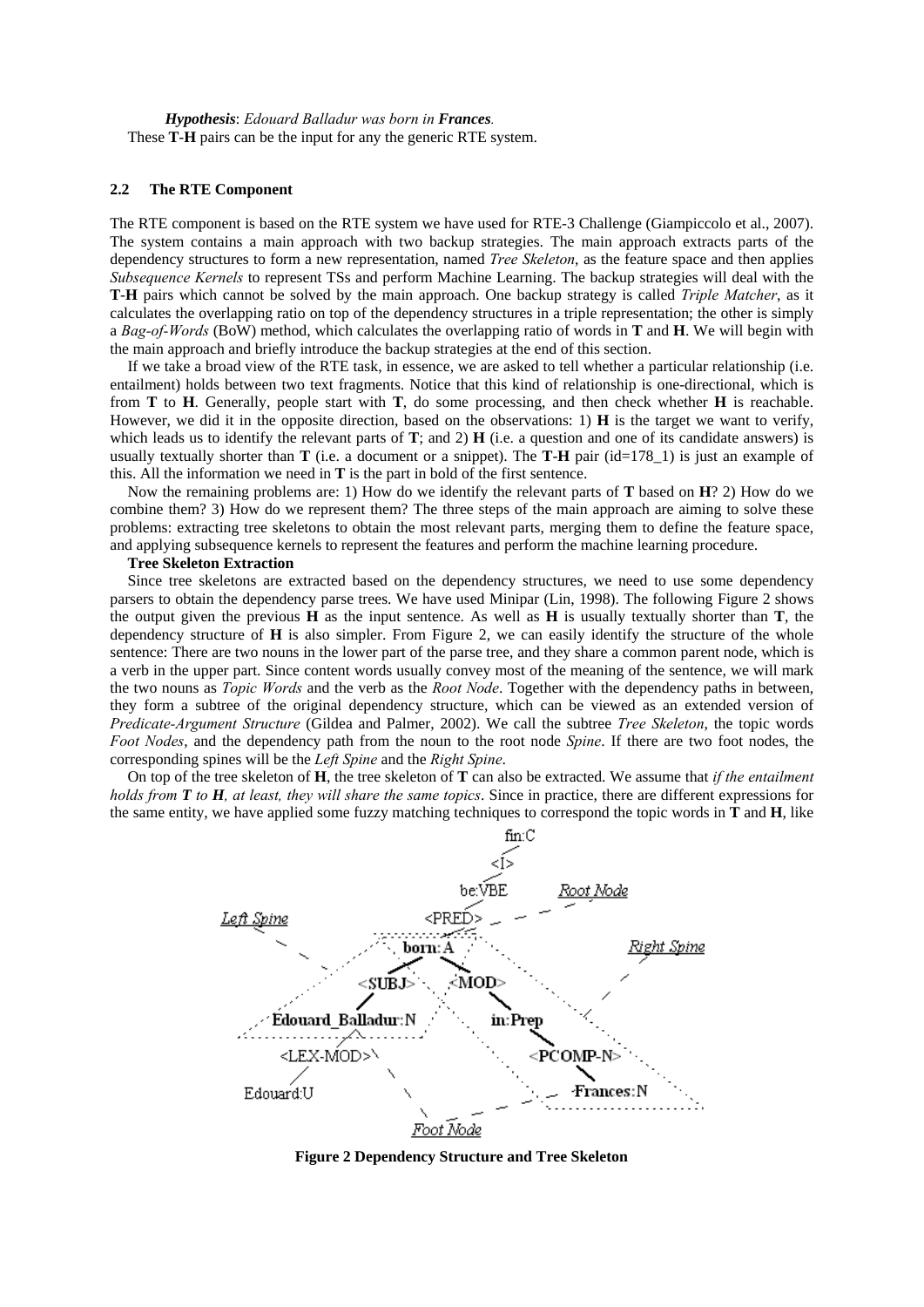initialism, partial matching, etc. Once we successfully identify the topic words in **T**, we trace up along the dependency parse tree to find the lowest common parent node, which will be marked as the root node of the tree skeleton of **T2**.

Notice that the prerequisite for performing this method is: topic words are identified and corresponded between **T** and **H**. Furthermore, if there are only two topic words, the whole tree skeleton can be viewed as a sequence of words and dependency relation tags in a flat structure. This is important because sequence structures are much less complex than the tree structures, which will greatly reduce the computational complexity. In practice, 37% of the RTE-2 test data (Wang and Neumann, 2007a) and 36% of the RTE-3 test data (Wang and Neumann, 2007b) meet these requirements and consequently can be dealt with by the main approach.

# **Spine Generalization and Merging**

Before moving on, some generalizations are necessary in order to avoid the scarcity of features in the data. Several steps will be performed: 1) We will collapse some of the dependency relation tags from the parsers to more generalized names, e.g., collapsing <OBJ2> and <DESC> to <OBJ>; 2) we will group together all nodes that have relation labels like <CONJ> or <NN>, since they are assumed to refer to the same entity or belong to one class of entities sharing some common characteristics; 3) lemmas are removed except for the topic words. Finally, we will get the generalized tree skeleton as follows (# is a separator to mark the root node),

#### *Edouard\_Balladur:N <SUBJ> #born:A# <MOD> PREP <PCOMP-N> Frances:N*

We will do the same on the tree skeleton of **T**, and then merge the two tree skeletons by 1) excluding the longest common prefixes for left spines and 2) excluding the longest common suffixes for right spines. Finally, we will get the dissimilarity of the two tree skeletons and we call it *Spine Differences*, i.e. *Left Spine Difference* (LSD) and *Right Spine Difference* (RSD), like the following (## is to separate the parts from **T** and **H**, and *null* means an empty string),

*LSD: <OBJ> ## <SUBJ>* 

*RSD: N ## (null)* 

#### **Subsequence Kernels Application**

After the spine generalization and merging, now all the remaining symbols are POS tags and (generalized) dependency relation tags. They altogether form a *Closed-Class Symbol* (CCS) set. The spine difference is thus a sequence of CCSs. To represent it, we have utilized a Subsequence Kernel and a Collocation Kernel. The definitions of the two kernels are as below,

$$
K_{subsequence}(,   

$$
K_{collocation}(,
$$
$$

whereby *T* and *H* refers to all spine differences from **T** and **H**, and *|T|* and *|H|* represent the cardinalities. The function  $K_{CC}$  *CCS, CCS'*) checks whether its arguments are equal.

As well as these two kernels, we have also considered the comparison between root nodes and their adjacent dependency relations. We have observed that some adjacent dependency relations of the root node (e.g.  $\leq$ SUBJ> or <OBJ>) can play important roles in predicting the entailment relationship. For instance, the verb "*sell*" has a direction of the action from the subject to the object. In addition, the verb "*sell*" and "*buy*" convey totally different semantics. Therefore, we assign them two extra simple kernels named *Verb Consistence* (VC) and *Verb Relation Consistence* (VRC). The former indicates whether two root nodes have a similar meaning, and the latter indicates whether the relations are contradictive (e.g. <SUBJ> and <OBJ> are contradictive).

On top of all these four kernels, we have used a composite kernel to combine them linearly with different weights,

$$
K_{composite} = \alpha K_{subsequence} + \beta K_{collocation} + \gamma K_{VC} + \delta K_{VRC}
$$
  
where  $\gamma$  and  $\delta$  are learned from the training corpus, and  $\alpha = \beta = 1$ .

#### **Backup Strategies**

As well as the main approach, we have two backup strategies as well: one is called the *Triple Similarity* and the other is called the *BoW Similarity*.

Dependency structures can be represented in a form of a triple set, which expresses the local dependency relations. A triple is of the form  $\leq$  node1, relation, node2 $\geq$ , where node1 represents the head, node2 the modifier, and relation the dependency relation. Thus, each dependency parse tree consists of a set of such triples.

Chief requirements for the backup strategy are robustness and simplicity. Accordingly, we construct a similarity function, which operates on two triple sets and determines how many triples of **H** are contained in **T**.

 <sup>2</sup> The Root Node of **T** is not necessary to be a verb, instead, it could be a noun, a preposition, or even a dependency relation.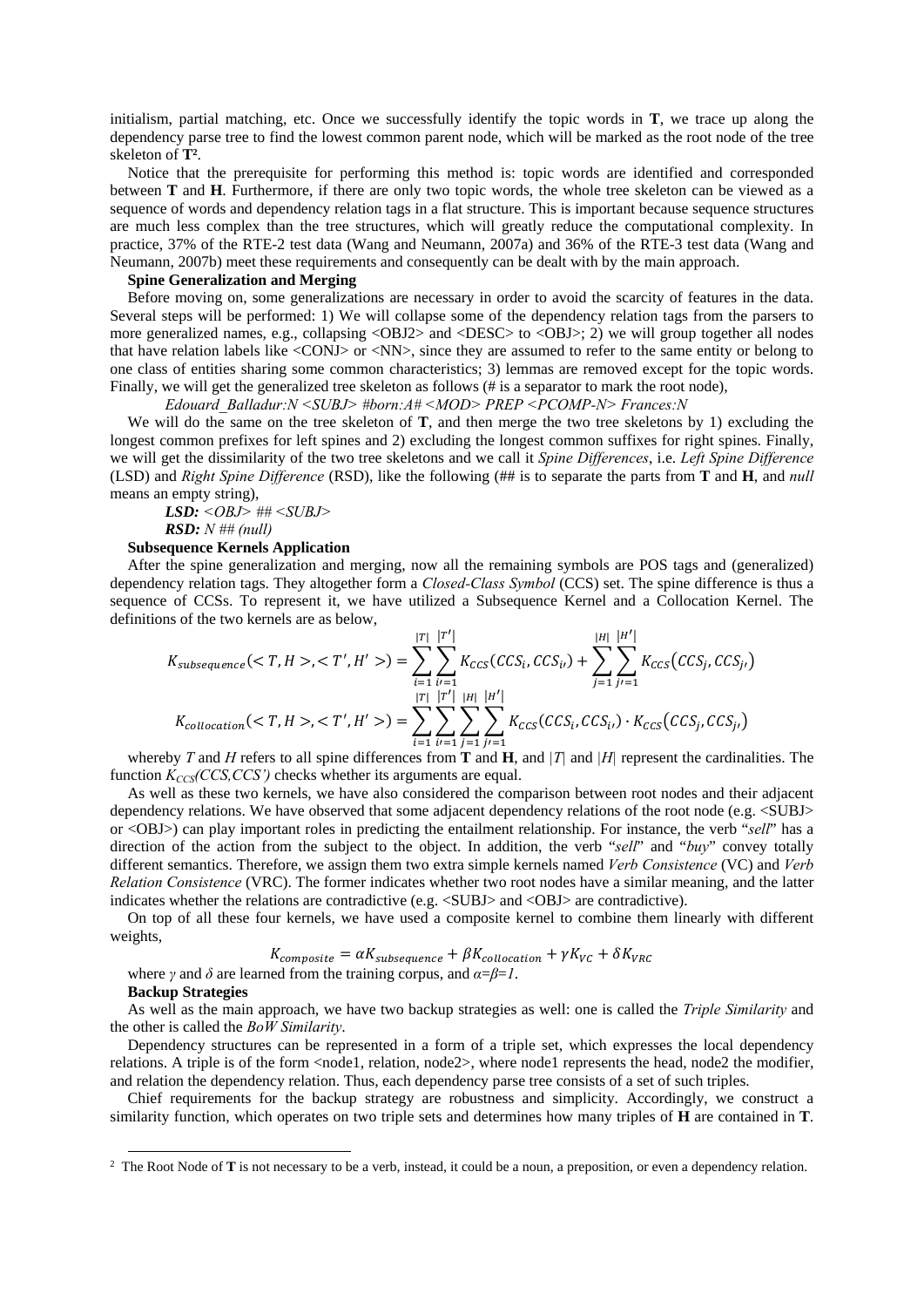The core assumption here is that *the higher the number of matching triple elements, the more similar both sets are, and the more likely it is that T entails H*. The function uses an approximate matching function. Different cases (i.e. ignoring either the parent node or the child node, or the relation between nodes) might provide different indications for the similarity of **T** and **H**. In all cases, a successful match between two nodes means that they have the same lemma and POS. We then sum them up using different weights and divide the result by the cardinality of **H** for normalization. The different weights learned from the corpus indicate that the "amount of missing linguistic information" affect entailment decisions differently.

The BoW similarity score is calculated by dividing the number of overlapping words between **T** and **H** by the total number of words in **H** after a simple tokenization according to the space between words.

#### **2.3 Post-processing**

The RTE component has given us several things: 1) for some of the **T**-**H** pairs, we directly know whether the entailment holds; 2) every **T**-**H** pair has a triple similarity score; 3) every **T**-**H** pair has a BoW similarity score. If the **T**-**H** pairs are covered by our main approach, we will directly use the answers; if not, we will use a threshold to decide the answer based on the two similarity scores. In practice, the threshold is learned from the training corpus and the two similarity scores are used in different submission runs.

For the adaption back to the AVE task, the "YES" entailment cases will be validated answers and the "NO" entailment cases will be rejected answers. In addition, the selected answers (i.e. the best answers) will naturally be the pairs covered by our main approach or (if not,) with the highest similarity scores.

### **3 Results and Error Analysis**

The AVE task this year asks the system to judge whether an answer extracted from a document is a valid answer to the given question. The result can be either "VALIDATED" or "REJECTED", which mean it's a valid answer or not respectively. Furthermore, among all the "VALIDATED" answers to each question, one best answer will be marked as "SELECTED", but if there is no "VALIDATED" answers, there will be no "SELECTED" answer, either.

The AVE training data contains 200 questions, 1121 answers and 1121 supporting documents, among which there are 130 validated answers and 991 rejected answers. The AVE testing data contains 67 questions, 202 answers and supporting documents, among which there are 21 validated answers, 174 rejected answers, and 7 unknown answers according to the gold standard.

We have submitted two runs. Both of the two runs we have used the main approach and one backup strategy. The difference is that in the first run, the BoW similarity score is the backup, while in the second run, the triple similarity score is taken. Our machine learning process is performed by using the classifier SMO from the WEKA toolkit (Witten and Frank, 1999). In the following, we will first show the table of the results and then present an error analysis.

| <b>Submission Runs</b> | Recall | Precision | r-measure | 14<br>Accuracy |
|------------------------|--------|-----------|-----------|----------------|
| dfki07-run1.txt        | 0.62   |           | 0.46      | 0.16           |
| dfki07-run2.txt        | ገ 71   | 44 ١      | 0.55      |                |

Table 1 Results of our two runs

Though the absolute scores are not very promising, they are still better than all the results for English from last year. The second run outperforms the first run in all respects, which shows advantages of the triple similarity score. The gold standard does not contain the "SELECTED" answers, thus, we will not discuss the QA accuracy for now. Instead, the error analysis will focus on the loss of recall and precision.

As for recall, among all the errors, half of them belong to one type. For questions like "*What is the occupation of Kiri Te Kanawa?"* we have used the pattern "*The occupation of Kiri Te Kanawa is* <Answer>", which has caused problems, because "occupation" usually does not appear in the documents. Instead, a pattern like "*Kiri Te Kanawa is* <Answer>" might be much better. Some other errors are from the noise of web documents, on which the dependency parser could not work very well. A truly difficult example is the following one,

*Question: Which American President masterminded the Camp David Agreement?* (id=160) *Answer: Jimmy Carter.* (id=160\_2)

**Document:** United States President Jimmy Carter invited both Sadat and Begin to a summit at *Camp David to negotiate a final peace.*